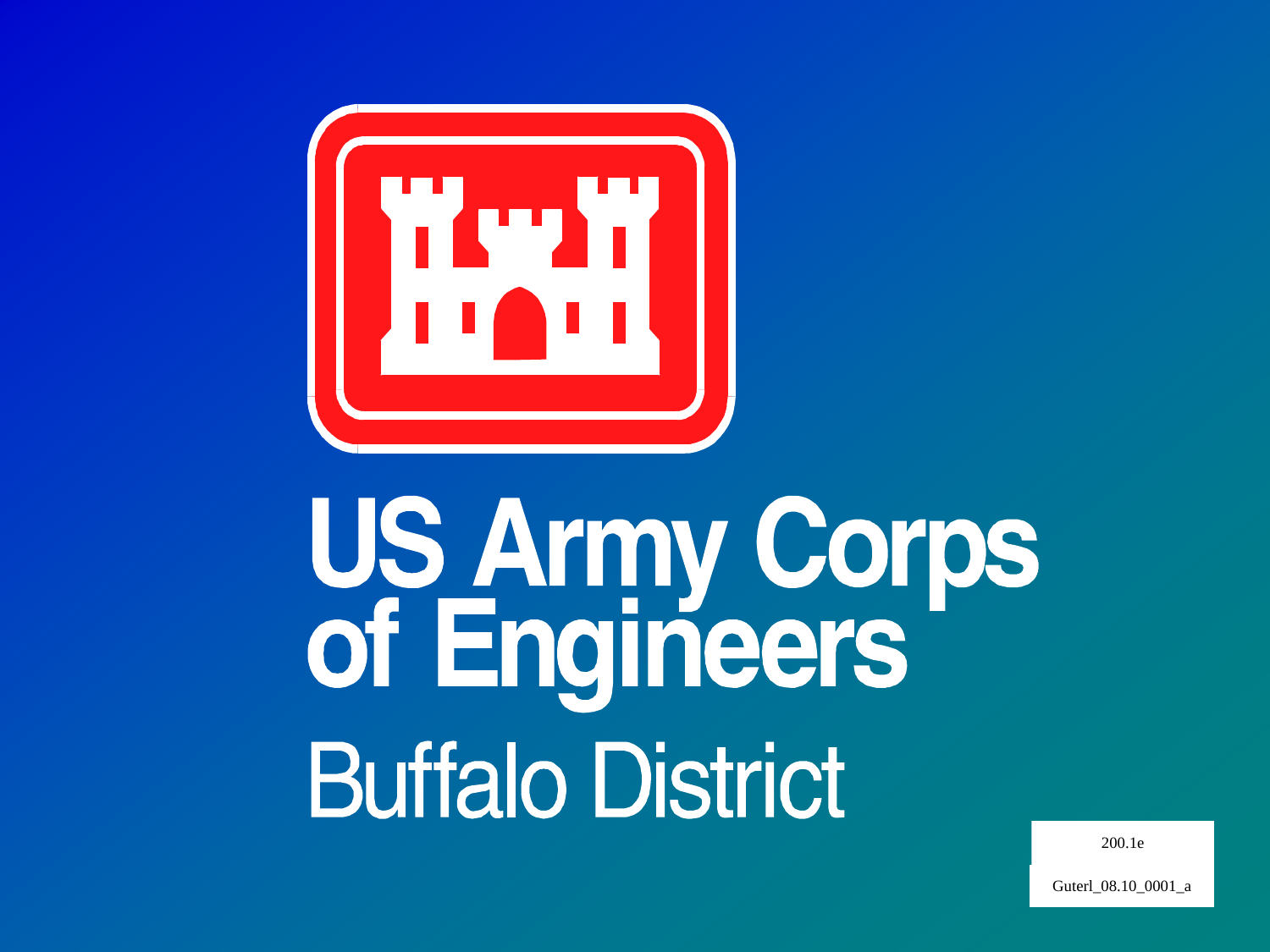

## **Simonds Saw and Steel Lockport, New York Briefing September 15,** 2000

**Lieutenant Colonel Glen R. DeWillie Commander Buffalo District U.S. Army Corps of Engineers**

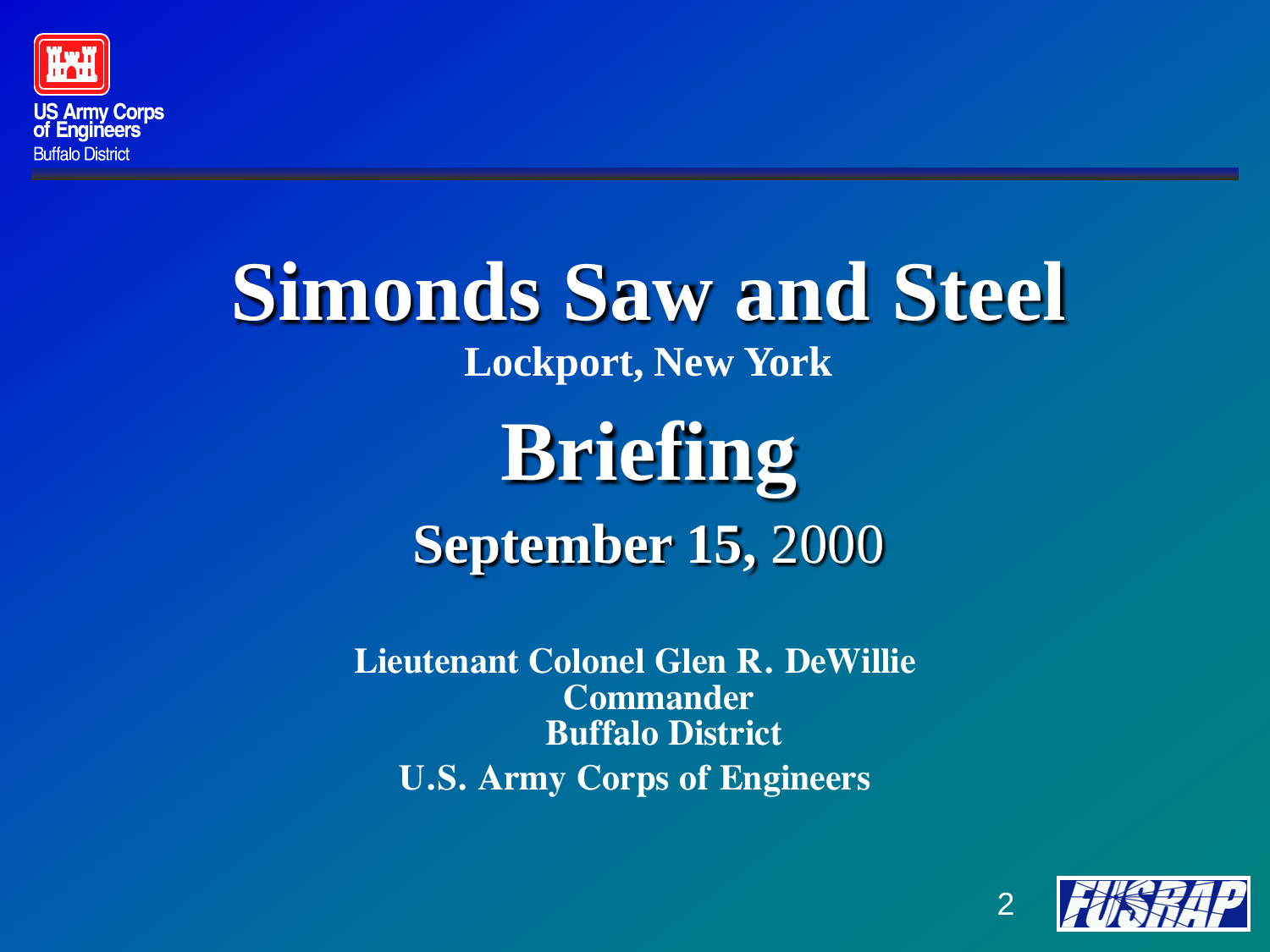

**Briefing Purpose**

• Provide history and current status of Simonds Saw and Steel Plant

•Discuss Comprehensive Environmental Response, Compensation, and Liability Act (CERCLA) Process

•Discuss proposed Buffalo District schedule

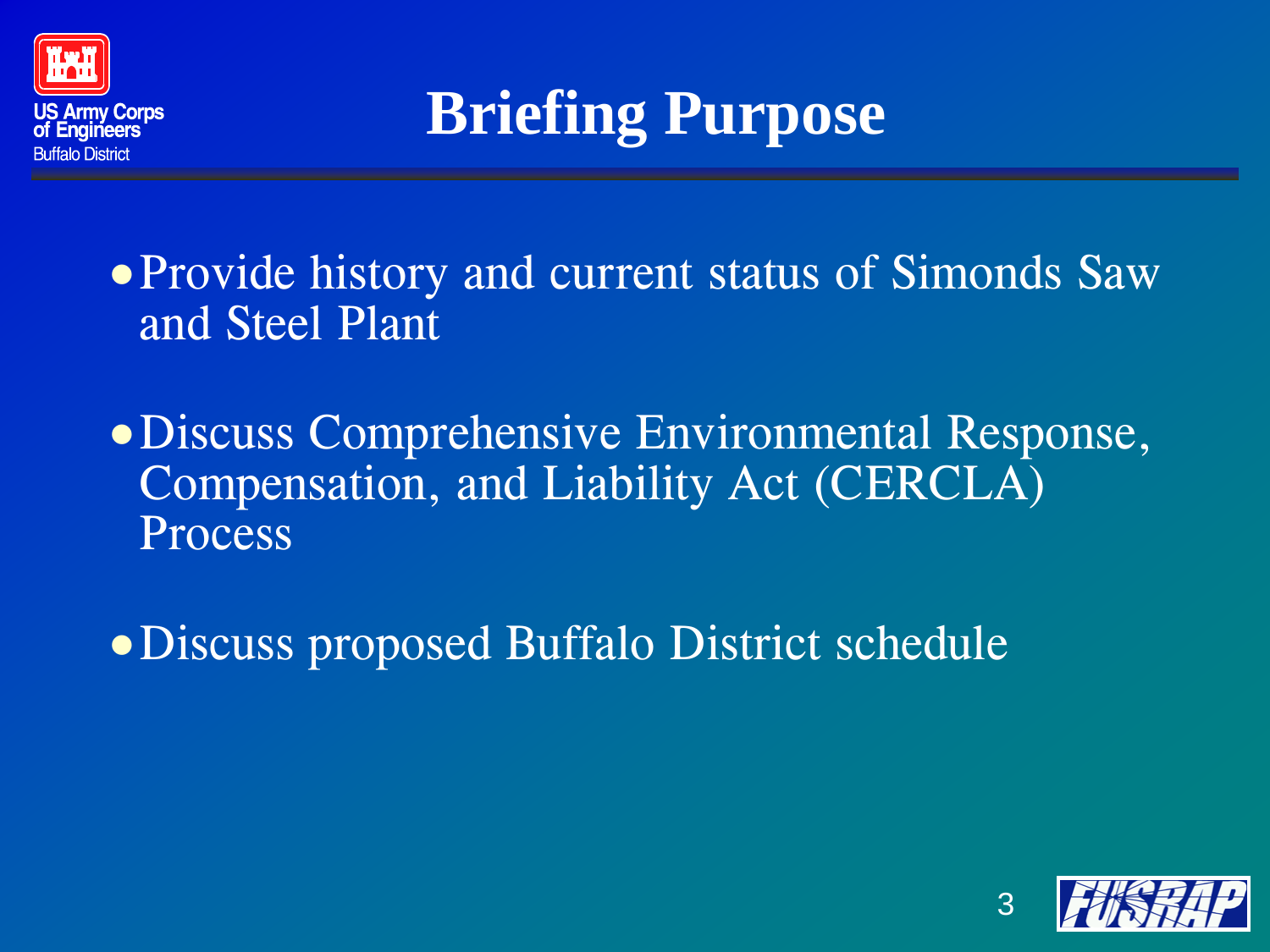

## **Simonds Saw & Steel, Lockport, NY Site History**

• 1948-1956 Milled Uranium and Thorium 25-35 Million pounds of Uranium 30-45 Thousand pounds of Thorium

• 1958 Radiological Survey Decontamination accomplished Second Radiological Survey (Showed decontamination complete and acceptable)

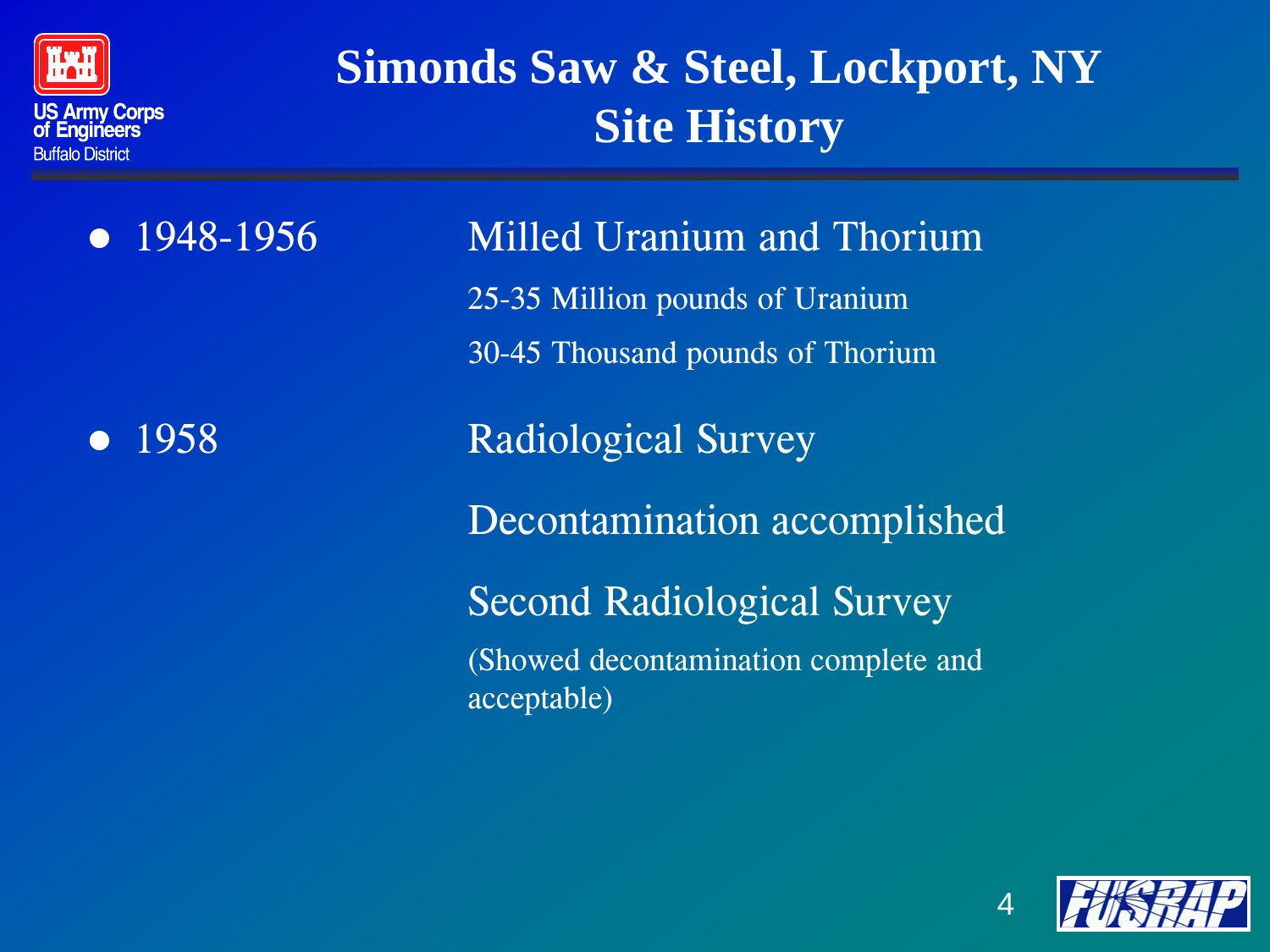

**Simonds Saw & Steel, Lockport, NY Site History (Continued)**

- 1974 FUSRAP authorized
- 1979 Radiological survey completed for DOE by Oak Ridge National Laboratory
- 1981 Preliminary Engineering and Environmental Evaluation of the Remedial Action Alternatives (Action stopped due to "hold and save harmless" clause)
- 1999 Property owner commissioned Oak Ridge Institute for Science and Education to perform a radiological survey
- 2000 Site Preliminary Assessment assigned to Corps by DOE

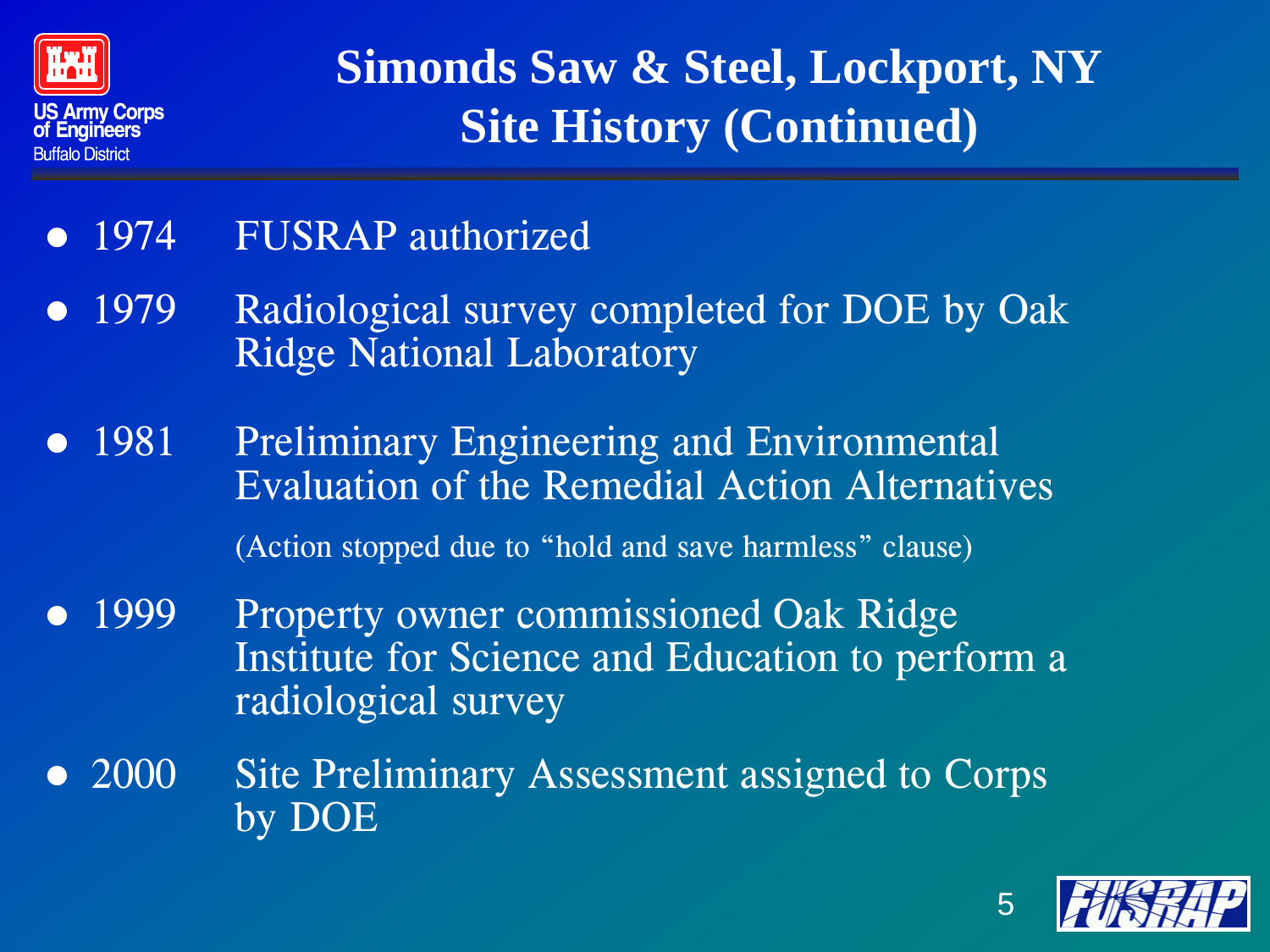